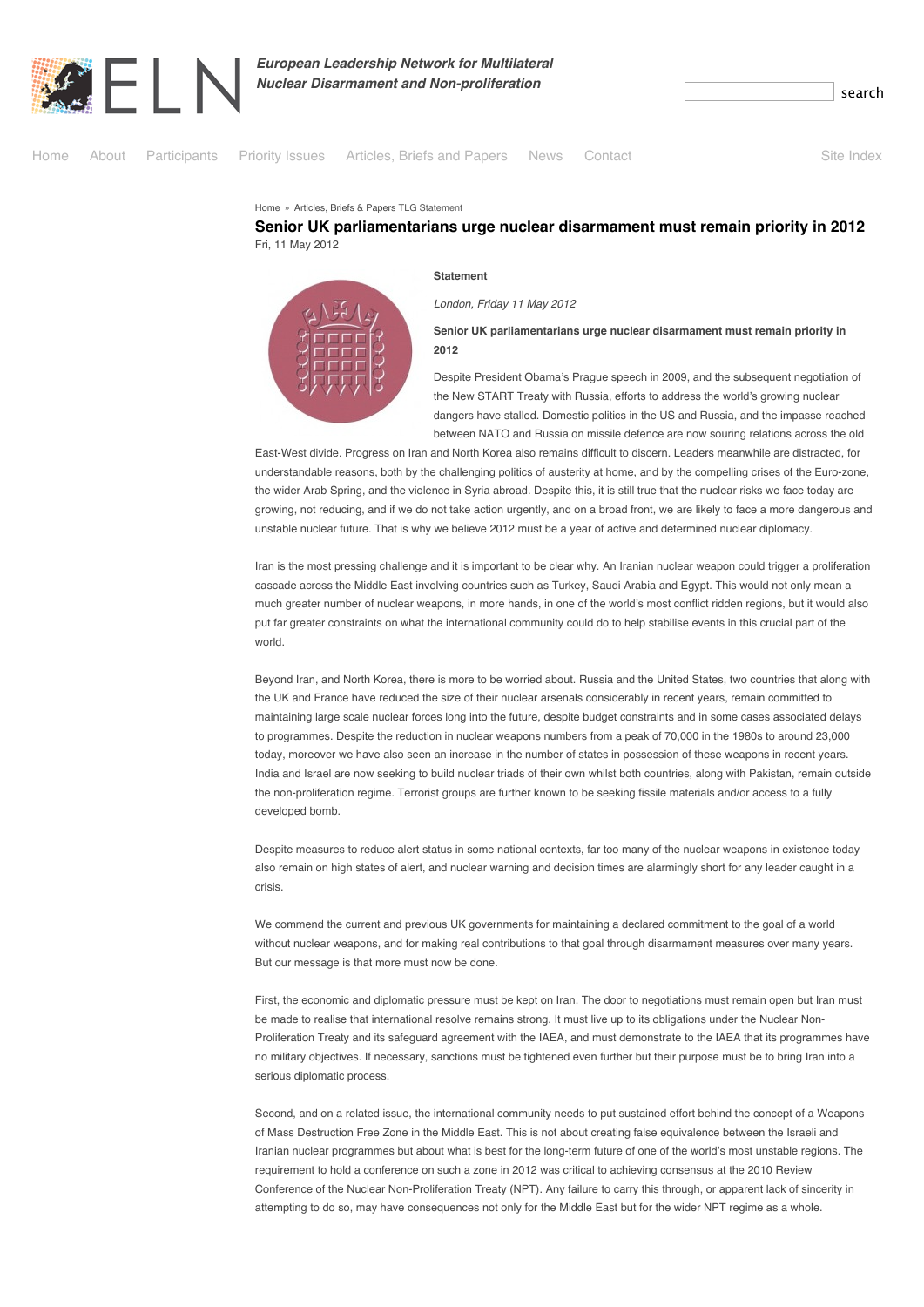Third, the UK and other governments should press hard for warning and decision-times associated with nuclear weapons to be lengthened. This is an area where real progress could be made but it is a matter of the upmost urgency. Almost two decades after the Cold War has ended, it is bordering on madness that decisions on nuclear weapons use would still have to be taken in minutes or hours rather than days in many countries.

Fourth, we need to tighten further the security of nuclear materials in addition to the steps taken at the 2002 G8 summit. The Nuclear Security Summit in Seoul continued modest progress in ensuring that potentially dangerous materials and facilities are made safe and international nuclear security standards are created and implemented globally. Nuclear terrorism, including through the use of dirty bombs, cannot be ruled out if continued efforts are not made in this area.

Fifth, efforts to negotiate a Fissile Material Cut-off Treaty (FMCT) have to be stepped up. This proposed international treaty would prohibit any further production of fissile material, the essential ingredient in nuclear weapons production. Today, there is enough fissile material in the world to build around 60,000 simple nuclear weapons, yet some states, such as Pakistan, are increasing their production of fissile material further. Despite this, talks on the FMCT at the Conference on Disarmament in Geneva have been stalled for years. The international community needs to act on this challenge urgently, if necessary taking the responsibility for drafting the FMCT back to the UN.

Sixth, action is needed on tactical nuclear weapons based in the European countries of NATO and in Russia. Reciprocal steps by both Russia and NATO would serve the political and strategic interests of both, possibly laying the path to wider elimination of this type of weapon in the future as has already been done with intermediate nuclear weapons under the INF treaty.

The package of measures we outline would address short-term challenges and put in place stronger regimes and controls for the future. Despite the many issues jostling for leadership attention in 2012, the nuclear issue is so serious it must be moved up the agenda and action must include but go well beyond Iran. This issue needs sustained political leadership. Nothing less will do.

## **Signatories**

- 1. Michael Ancram (Lord Lothian; Member of the Intelligence and Security Committee)
- 2. Margaret Beckett MP (Former Foreign Secretary)
- 3. Michael Boyce (Admiral the Lord Boyce, Former First Sea Lord of the Royal Navy and Chief of the Defence Staff)
- 4. Sir Menzies Campbell MP (Member of the Intelligence and Security Committee and the Foreign Affairs Select Committee)
- 5. Des Browne (Lord Browne of Ladyton, Former Defence Secretary)
- 6. Charles Guthrie (General the Lord Guthrie of Craigiebank; Former Chief of the Defence Staff)
- 7. David Hannay (Lord Hannay of Chiswick; Former British Ambassador to the European Communities and the UN)
- 8. Geoffrey Howe (Lord Howe of Aberavon; Former Foreign Secretary and Deputy Prime Minister)
- 9. John Kerr (Lord Kerr of Kinlochard; Former British Ambassador to the United States)
- 10. Tom King (Lord King of Bridgwater; Former Defence Secretary)
- 11. David Owen (Lord Owen; Former Foreign Secretary)
- 12. Sir Malcolm Rifkind MP (Former Defence Secretary and Foreign Secretary)

13. David Ramsbotham (General the Lord Ramsbotham; Former Adjutant General and ADC General to Her Majesty the Queen)

- 14. John Reid (Lord Reid of Cardowan; former Defence Secretary)
- 15. George Robertson (Lord Robertson of Port Ellen; Former NATO Secretary General and former Defence Secretary)

16. Sir John Stanley MP (Chairman of the Committees on Arms Export Controls and former Minister of State for the Armed Forces)

17. Elisabeth Symons (Baroness Symons of Vernham Dean; Former Minister for the Middle East, Minister for Defence Procurement, and the Prime Minister's envoy to the Gulf)

18. Shirley Williams (Baroness Williams of Crosby; Former Leader of the Liberal Democrats in the House of Lords and Adviser on Nuclear Proliferation)

--

This statement is available for download as a **PDF document**.

The press release is available for download as a **PDF document**.

--